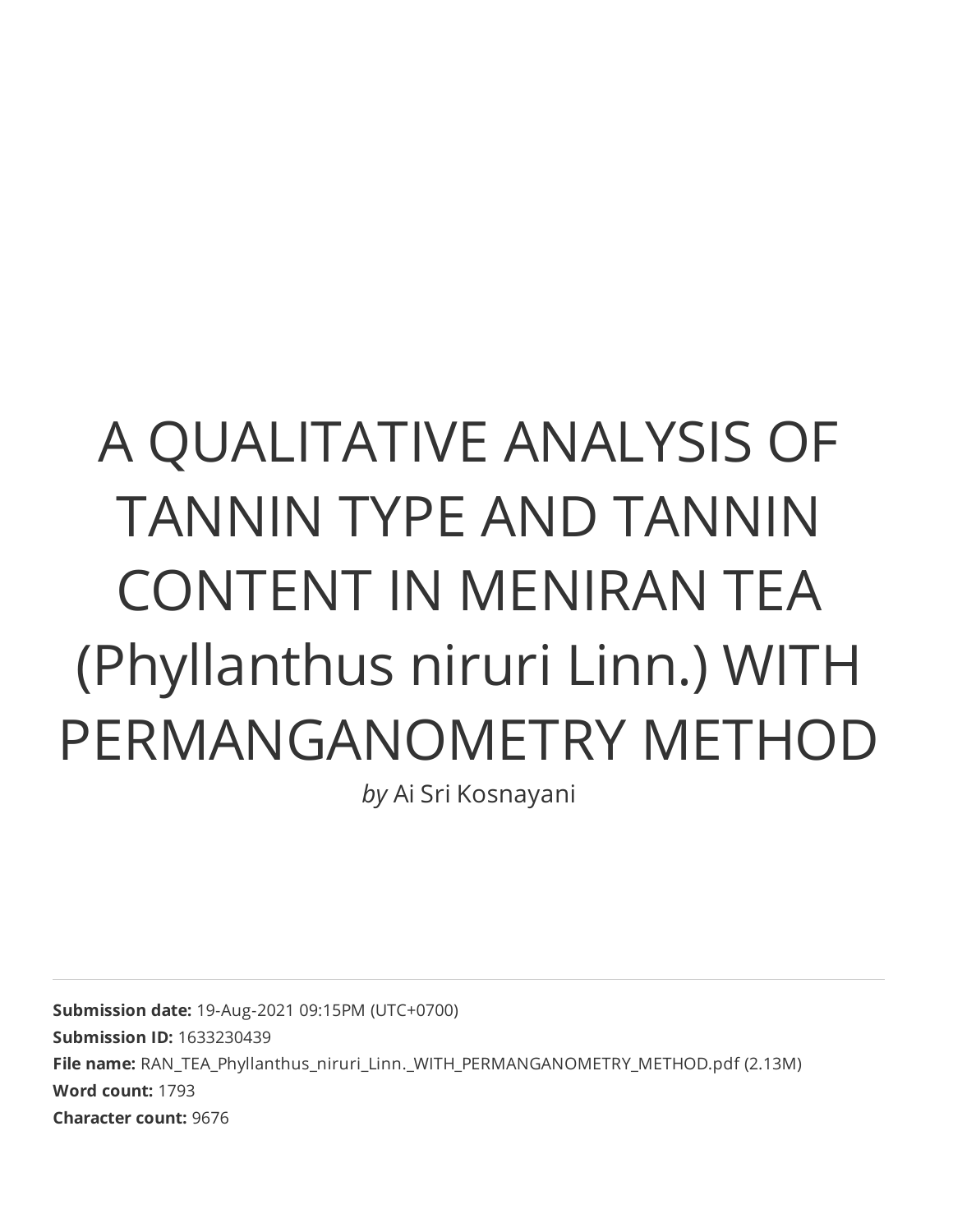

Advances in Health Sciences Research, volume 13 5th International Conference on Health Sciences (ICHS 2018)

#### A Qualitative Analysis of Tannin Type and Tannin Content in Meniran Tea (Phyllanthus Niruri Linn.) with Permanganometry Method

81<sup>st</sup> Ai Sri Kosnayani<br>Department of Nutrition Siliwangi University, Indonesia aisrikosnayani@unsil.ac.id

3rd R. Reza El Akbar 8 Siliwangi University, Indonesia Reza@unsil.ac.id

2<sup>nd</sup> Liah Badriah 8 Siliwangi University, Indonesia Liahbadriah014@gmail.com

4<sup>nd</sup> Asep Kurnia Hidayat<br>Department of Civil Engineering Siliwangi University, Indonesia asepkurnia@unsil.ac.id

Abstract-Meniran (Phyllanthus niruri Linn.) extract is known to be a source of antioxidants and non-toxic. The content of antioxidants in meniran is donated by tannin. The use of meniran (Phyllanthus niruri Linn.) extract as an herbal medicine has been widely used. Meniran (Phyllanthus niruri Linn.) can be brewed as tea and made into a drink, but the content of antioxidants in meniran tea is not widely known. The use of meniran (Phyllanthus niruri Linn.) tea can directly avoid the effects of residual solvents on extracting. The purpose of this study is to determine the type of tannin and tannin content in meniran (Phyllanthus niruri Linn.) tea with the permanganometry method. Meniran tea (Phyllanthus niruri Linn.) was made by washing and drying at room temperature. Meniran (Phyllanthus niruri Linn.) was collected from grass or roadside in the Tasikmalaya Regency. The research were conducted at the Basic Laboratory of the Faculty of Health Sciences, Siliwangi University. The results of the qualitative analysis showed that tannins contained in meniran tea are included in a group of hydrolyzed tannins with tannin content of catechol complex. The tannin content contained in 1 gram of meniran tea is 7.56 mg (7.56%).

#### Keyword: meniran, tannin, permanganometry, qualitative, antioxidants

#### 1. INTRODUCTION

Meniran (Phyllantus niruri Linn.) is an herbaceous plant that can live in tropical climate grasses. Meniran has been known as a drug in Asia, Africa and South America<sup>1</sup>. The Latin name meniran in India is Phyllanthus amarus<sup>2,3</sup>. Phytochemical analysis of meniran extract gave a positive reaction for groups of carbohydrates, alkaloids, flavonoids, glycosides, saponins, steroids and tannins<sup>4</sup> that provide antioxidant activity<sup>5</sup>.

Various studies on meniran extract showed that meniran extract was hypoglycemic, lowered cholesterol and triglycerides in alloxan-induced mice<sup>®</sup> and streptozotocin-induced<sup>7</sup>, hypotensive in male rabbits<sup>8</sup>. It can be used as the healing and / or prevention of infectious and degenerative diseases<sup>9</sup>, for improving insulin resistance in 10% sucrose-induced mice<sup>10</sup>, for providing anti-apoptotic effects and inhibiting inflammation<sup>11</sup>, and for reducing the weight of diabetic mice induced by alloxan<sup>12,13</sup>. In obese male rats, meniran water extracts can control weight gain, decrease blood glucose levels, increase HDL levels and reduce triglyceride levels<sup>14</sup>.

The flavonoid content in antioxidant meniran tea is partly contributed by tannin compounds. Tanin is a natural compound with a molecular weight of 500 - 3,000 with several free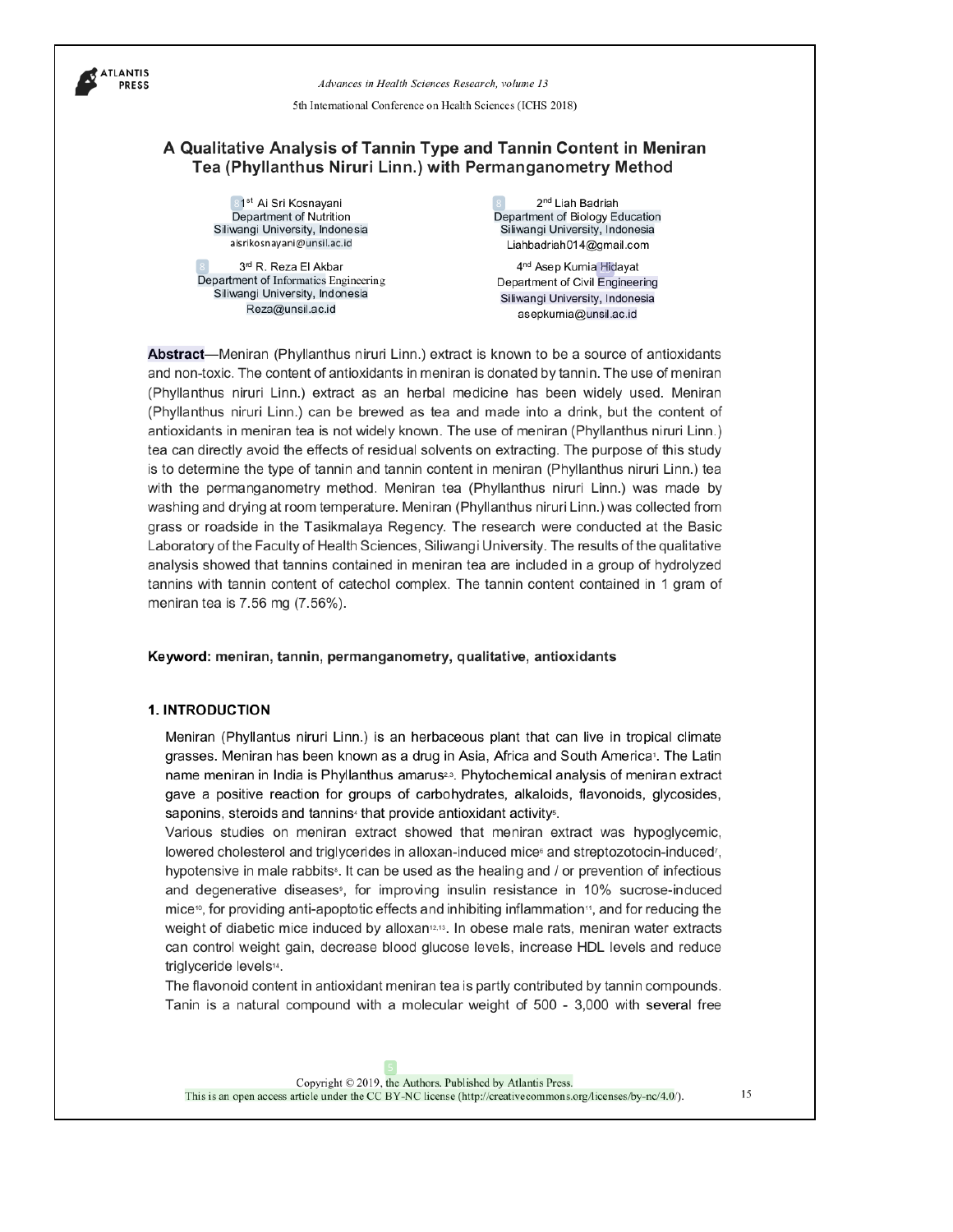

hydroxyl phenol groups, forming stable bonds with proteins and biopolymers. The phenol groups found in tannins cause astringent, antiseptic effects that cause color if reacted with iron salts<sup>15</sup>

Meniran water extract (Phyllantus niruri Linn.) can be produced in daily life by brewing directly with hot water and drink it like a tea. However, there is no research on the type of tannin and the levels of tannins in meniran tea. The importance of this research is to determine whether meniran tea is brewed directly containing tannins which have antioxidant activity for the body or not. If the meniran tea contains tannins with large amount then drinking meniran tea can be used as an option to consume medicinal plants.

#### **2. MATERIALS AND METHOD**

This research is an experimental research in the laboratory. The plant material used in this research was meniran tea (Phyllanthus niruri Linn.) taken from the area of Tasikmalaya Regency, with an antioxidant content of 74%<sup>14</sup>. Meniran tea used for each test was 2 grams. The chemicals used for this research were simplicia Phyllanthus niruri Linn powder, aquades, KMnO4 0.1N, indigo sufonat acid LP, iron (III) ammonium sulfate or FeC13, ammonia Potassium iron (III) cyanide, hydrochloric acid, acetic acid, 10% Pb acetate, KBr 1% gelatin solution, Na acetate. Stiassny Formaldehyde.

The process were: weighed each  $\pm 2$  grams of meniran tea powder, given 50 ml of aquades, heated in water for 30 minutes then deposited and filtered with filter paper, and the filtrate was taken.

#### 3. RESULTS AND DISCUSSION

#### The Qualitative Analysis Results

The results obtained by reacting meniran tea with a solution of 1% FeCl3, gelatin and a mixture of potassium ferisianida with ammonia, as shown as follows:





 $(a)$ 



 $(b)$ 



 $(c)$ 

(a) Change color to blue after addition of FeCl3 3% (positive tannin)

(b) Formation of white deposits after the addition of 1% gelatin (positive tannin)

(c) Change color to a collate after adding potassium cyanide and ammonia (positive tannin)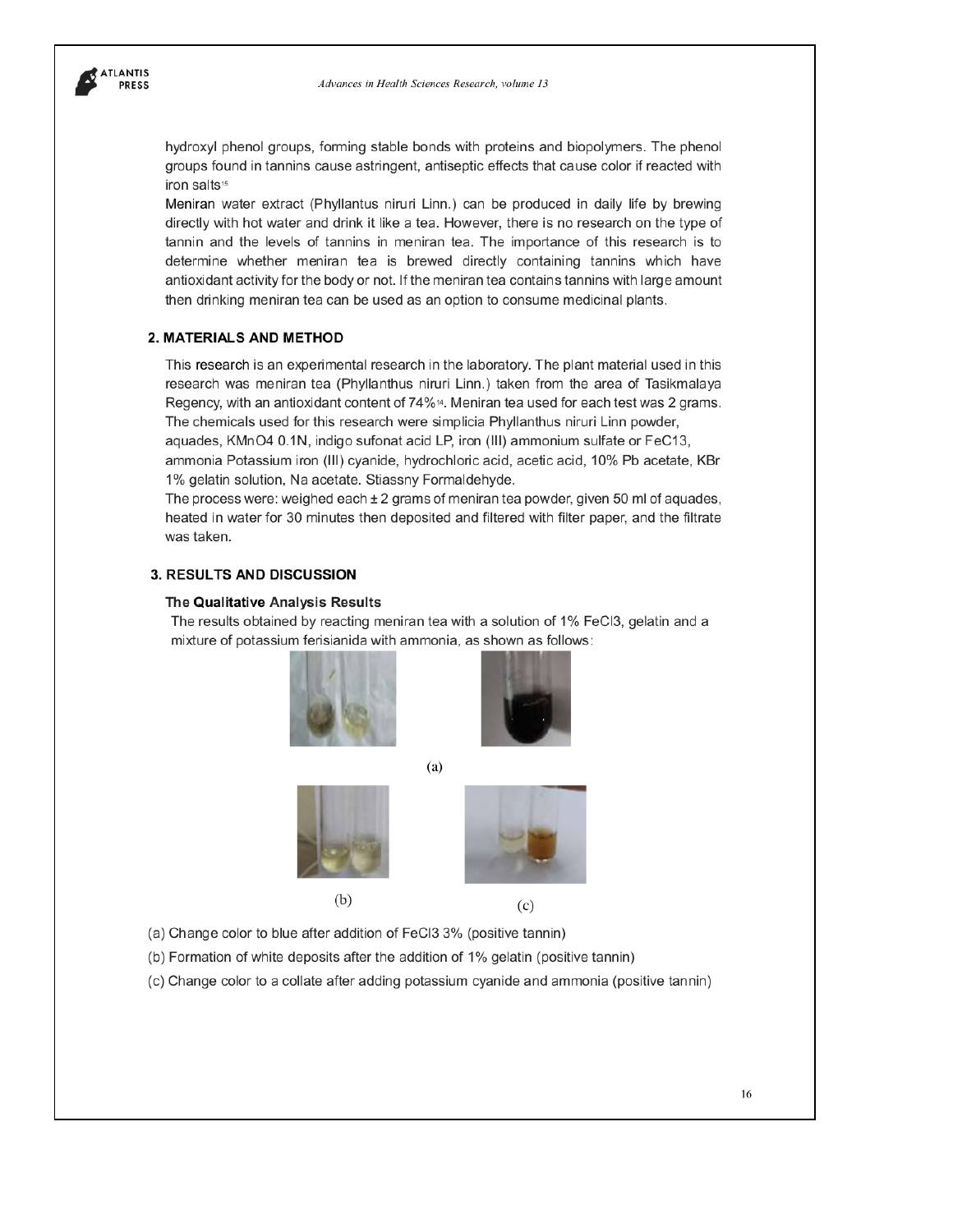

### **Hydrolyzed tannin**

Table 1. Results of hydrolyzed tannin type analysis test

| <b>Type test</b>                                                               | Result                        |
|--------------------------------------------------------------------------------|-------------------------------|
| Meniran tea water plus FeC13                                                   | blue black color is<br>formed |
| Meniran tea water plus HCI and<br>then heated                                  | red does not form             |
| Meniran tea water plus 2 ml<br>acetic acid and 1 ml Pb acetate<br>solution 10% | formed sediment               |
| Meniran tea water plus bromine<br>(KBr) reagent                                | does not give<br>sediment     |

#### **Condensed Tannin**

Table 2 Results of condensed tannin type analysis test

| <b>Type test</b>                                        | <b>Result</b>   |
|---------------------------------------------------------|-----------------|
| Meniran tea water plus FeCl3 gives a greenish black     | Negative        |
| color                                                   |                 |
| Matchstick is forced into the meniran tea water, dried. | Negative        |
| Moistened with HCI and heated, phloroglucinol is        |                 |
| formed which causes the matchstick to turn pink or      |                 |
| red                                                     |                 |
| Meniran tea water with HCI and heated, the red color    | Negative        |
| of insolubela phlobagphenes                             |                 |
| Meniran tea water plus 2 ml acetic acid and 1 ml Pb     | Negative        |
| acetate solution 10%, do not cause sediment or          |                 |
| remain in the form of solution                          |                 |
| Meniran tea water plus bromine reagent (KBr), will      | <b>Negative</b> |
| give sediment                                           |                 |

### **Tannin Complex**

Table 3 Results of complex tannin type analysis

| Type test                                            | Result               |
|------------------------------------------------------|----------------------|
| Meniran tea water is added with Stiasnyn L 3%        | Positive             |
| formaldehyde - hydrochloric acid (2: 1) and refluxed | Red sediment         |
| for 30 minutes                                       |                      |
| Meniran tea water plus FeCl <sub>3</sub>             | Negative             |
|                                                      | greenish black color |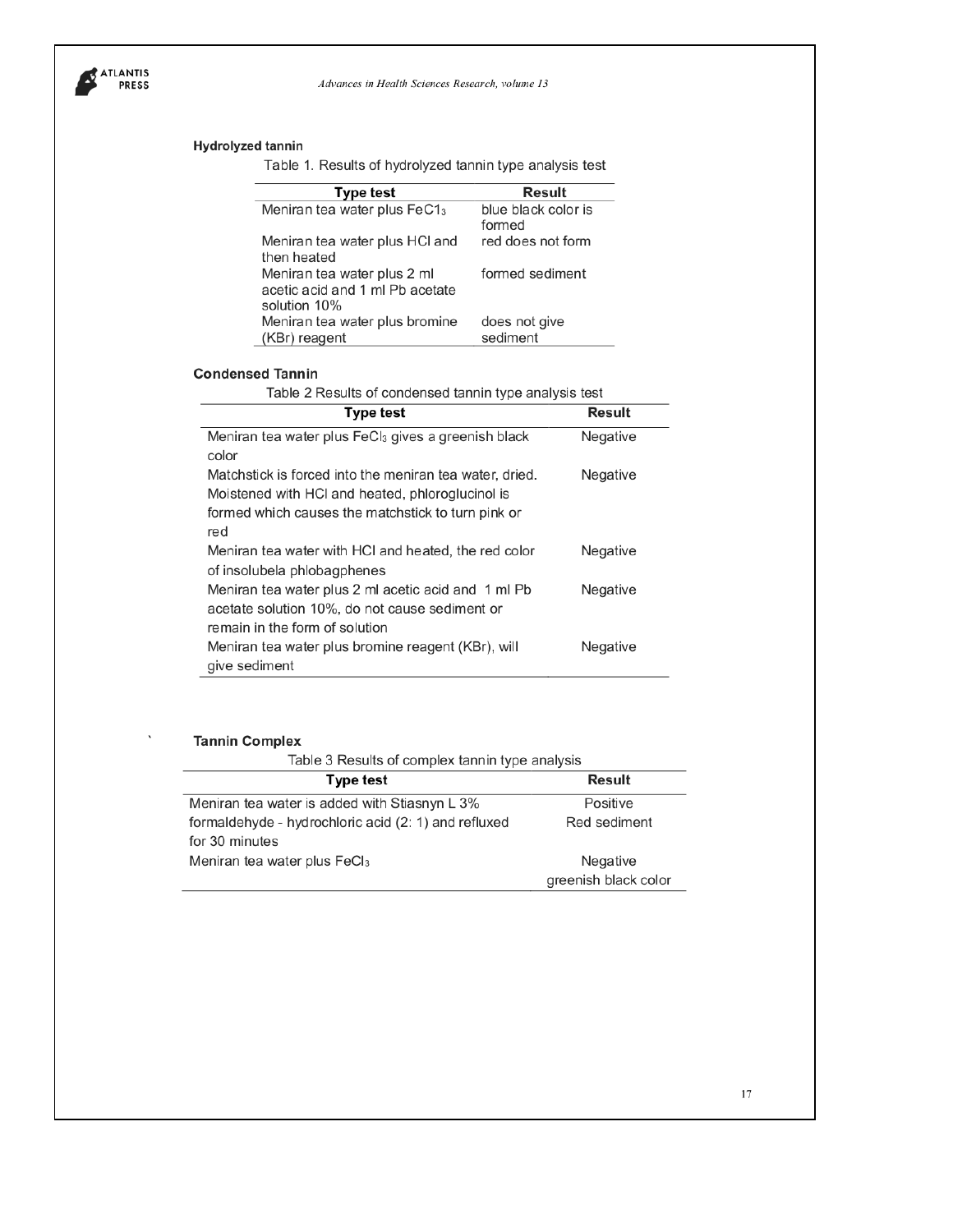

#### The Quantitative Analysis Result

Table 4 The results of quantitave analysis of 2 grams meniran tea with permanganometry

| No sampel | Massa tannin (mg) | <b>Tannin content</b> |
|-----------|-------------------|-----------------------|
|           | 69                | 6,9%                  |
| っ         | 80                | 8,0%                  |
| 3         | 80                | 8,0%                  |
| 4         | 80                | 8,0%                  |
| 5         | 69                | 6,9%                  |
| Total     | 378               | 37.8                  |
| Average   | 75.6              | 7,56                  |

#### **CONCLUSION**

Meniran tea (Phyllanthus niruri Linn.) made by drying and brewing with hot water (without extraction) was positive for tannins. The types of tannins contained in meniran tea were hydrolyzed tannins and complex tannins containing catechol and galat. The content of tannins in 2 grams of meniran tea was 7.56%.

Meniran tea can be used as an alternative drink that contains antioxidants with various benefits. Further research is needed to analyze the levels of antioxidants contained in 1 cup of meniran tea because of antioxidants and not only given by tannins.

#### **ACKNOWLEDGEMENT**

Thank you to LP2M PMP Siliwangi University for funding this research and the Dean of FIK Siliwangi University who has given permission to use the Nutrition Department Basic laboratory.

#### **REFERENCE** 11

- Mellinger CG, Carbonero ER, Noleto GR, et al. Chemical and biological properties of an  $\mathbf{1}$ arabinogalactan from Phyllanthus niruri. J Nat Prod. 2005;68(10):1479-1483. doi:10.1021/np050129s
- $2.$ Manjrekar AP, Jisha V, Bag PP, et al. Effect of Phyllanthus niruri Linn. treatment on liver, kidney and testes in CCl4induced hepatotoxic rats. Indian J Exp Biol. 2008;46(7):514-520.
- 10 Swamy VH., Patil M, Thippeswamy A., et al. Protective role of phyllantus niruri extract in 3. doxorubicin-induced myocardial toxicity in rats. Indian J Pharmacol. 2011;43(1):31. doi:10.3109/00016347709162115 17
- 4. Okoli C, Ezike A, Akah P. Evaluation of antidiabetic potentials of Phyllanthus niruri in alloxan diabetic rats Evaluation of antiplasmodial natural products View project Natural Products View project. African J Biotechnol . 2010;9(2):248-259. doi:10.5897/AJB09.872 14
- 5. S. Thiangthuma, B. Dejaeghera, M. Goodarzia, C. Tistaerta, A.Y. Gordienc, N. Nguyen Hoaid, M. Chau Vand, J. Quetin-Leclercqc, L. Suntornsukb YVH. Potentially antioxidant compounds indicated from Mallotus and Phyllanthus species fingerprints. J Chromatogr. 2012:114-121. http://dx.doi.org/10.1016/j.jchromb.2012.04.031.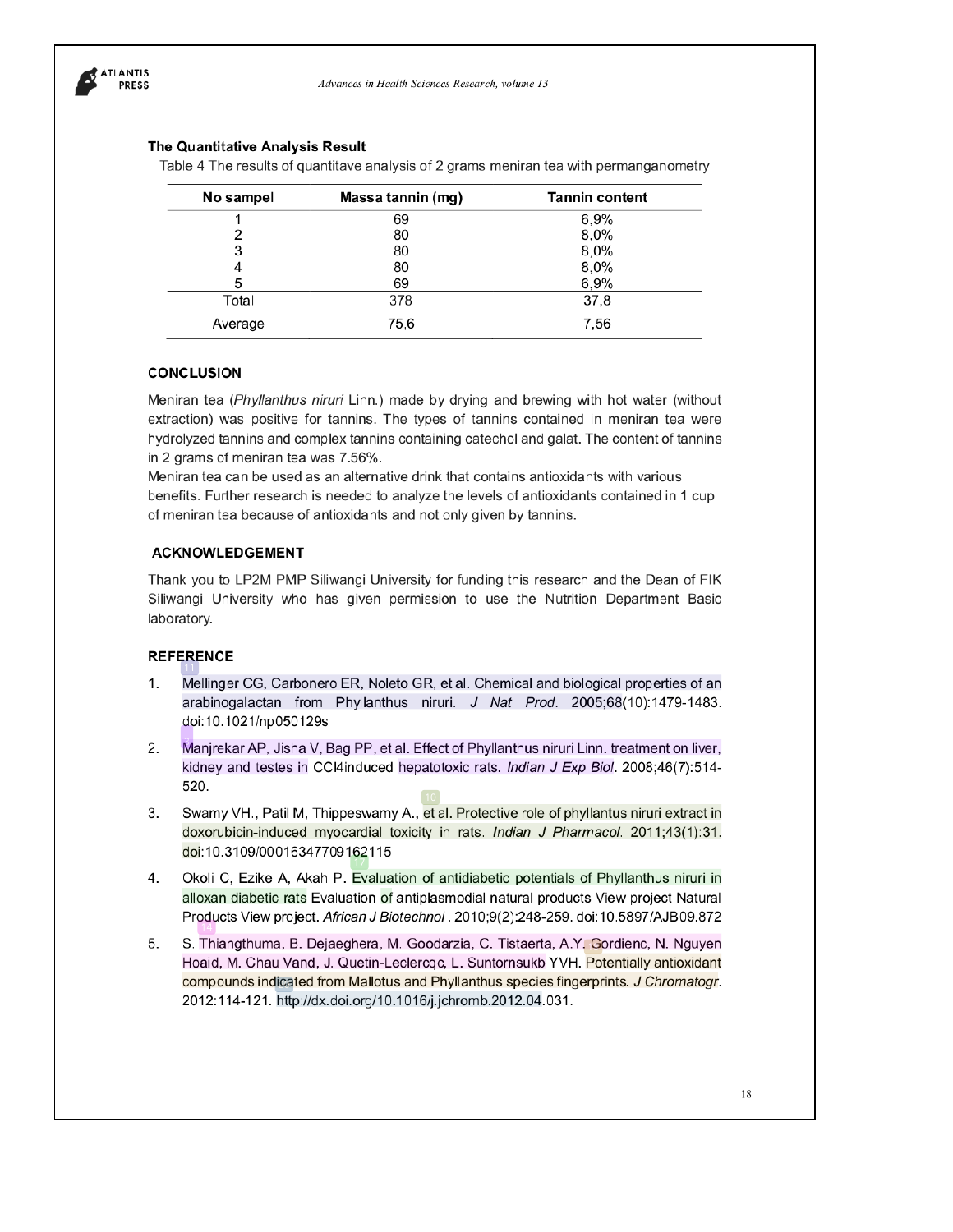

1

13

6

12

2

9

- 7 246. mechanisms of antidiabetic activity of extract of aerial parts of Phyllanthus niruri. Pharm Biol. 2011;49(3):248-255. doi:10.3109/13880209.2010.501456
- $7.$ Nwanjo H. Studies On The Effect Of Aqueous Extract Of Phyllanthus Niruri Leaf On Plasma Glucose Level And Some Hepatospecific Markers in Diabetic Wistar Rats. Internet J Lab Med. 2006;2(2):1-6.
- 8. Amaechina FC, Omogbai EK. Hypotensive effect of aqueous extract of the leaves of Phyllanthus amarus Schum and Thonn (Euphorbiaceae). Acta Pol Pharm - Drug Res. 2007;64(6):547-552.
- 9. Oyewo, Emmanuel Bukoye, Akanji, Musbau Adewumi and Adekunle AS. Immunomodulation Capabilities of Aqueous Leaf Extract of Phyllanthus amarus in male Wistar Rats. Rep Opin. 2012;4(1):22-38. http://www.sciencepub.net/report.
- 10. Adeneye AA. The leaf and seed aqueous extract of Phyllanthus amarus improves insulin resistance diabetes in experimental animal studies.  $\overline{J}$ Ethnopharmacol. 2012;144(3):705-711. doi:10.1016/j.jep.2012.10.017

4

- Phyllanthus amarus by modulation of endogenous biomarkers and DNA damage in acetic acid induced ulcerative colitis: Role of phyllanthin and hypophyllanthin. Apollo Med. 2013;10(1):87-97. doi:10.1016/j.apme.2013.01.006
- 12. Adeneye AA, Amole OO, Adeneye AK. Hypoglycemic and hypocholesterolemic activities of the aqueous leaf and seed extract of Phyllanthus amarus in mice. Fitoterapia. 2006;77(7-8):511-514. doi:10.1016/j.fitote.2006.05.030
- $13.$ Shetti AA, Sanakal RD, Kaliwal BB. Antidiabetic effect of ethanolic leaf extract of Phyllanthus amarus in alloxan induced diabetic mice. 2012;2(1):11-15.
- 14. Ai Sri Kosnayani. Effects of Phyllantus niruri Linn., metformin and combination of the both to body weight, fasting blood glucose, trygliserides and HDL in obese rats. In: Purwokerto: Proceeding of The 1st University of Muhammadiyah Purwokerto-Pharmacy International Conference; 2015:9-17. file:///D:/Referensi Teh Meniran/Kosnayani 2015.pdf%0D.
- 15. Throughput H, Neill MJO, Lewis JA, et al. Trease and Evans Pharmacognosy. Eff Br mindfulness Interv acute pain Exp An Exam Individ Differ. 2015;1:1689-1699. doi:10.1017/CBO9781107415324.004

15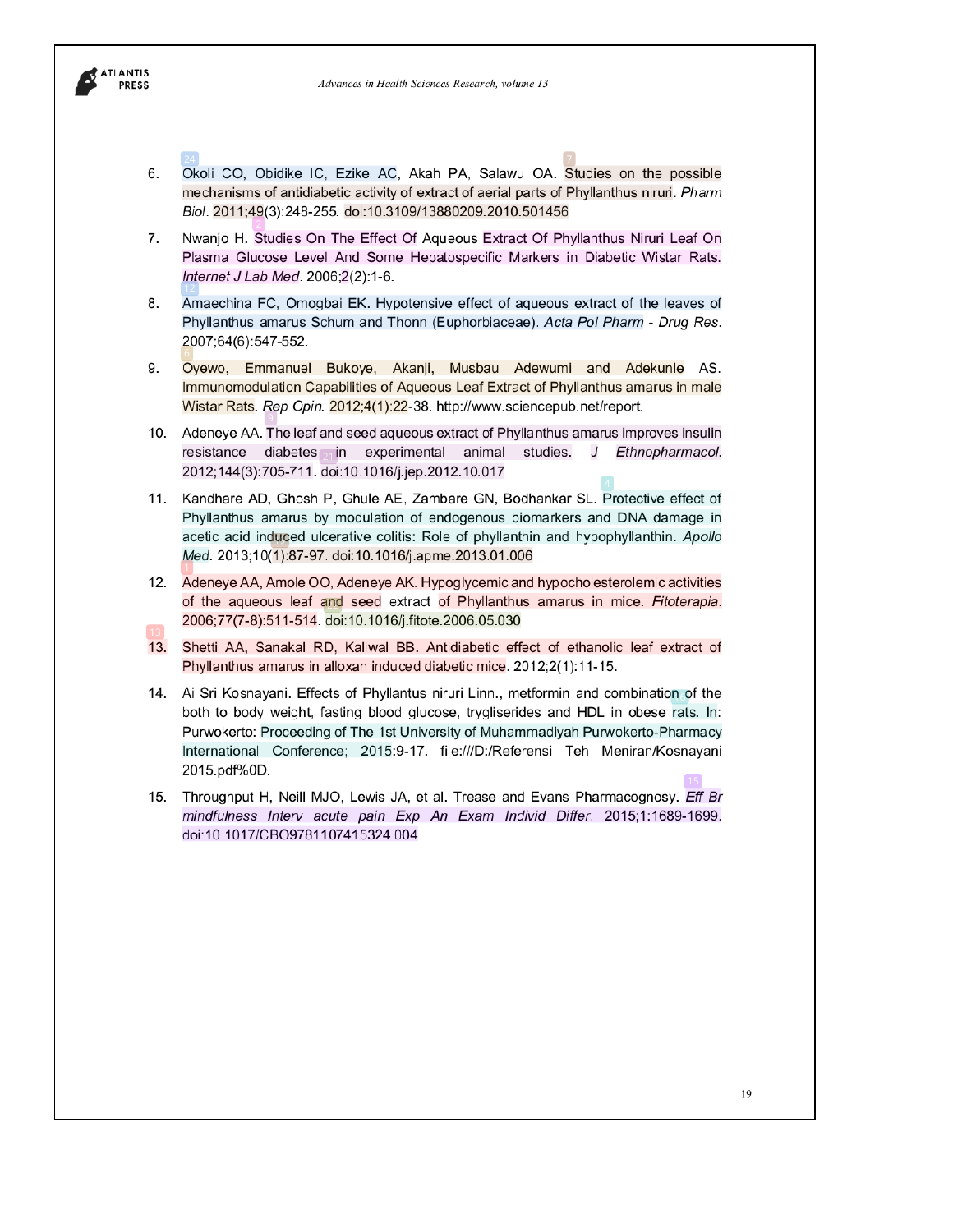## A QUALITATIVE ANALYSIS OF TANNIN TYPE AND TANNIN CONTENT IN MENIRAN TEA (Phyllanthus niruri Linn.) WITH PERMANGANOMETRY METHOD

ORIGINALITY REPORT

|                | <b>SIMILARITY INDEX</b> | 20%<br><b>INTERNET SOURCES</b>                                                                                                                                                                                                                                                                                                             | 22%<br><b>PUBLICATIONS</b> | 16%<br><b>STUDENT PAPERS</b> |                 |
|----------------|-------------------------|--------------------------------------------------------------------------------------------------------------------------------------------------------------------------------------------------------------------------------------------------------------------------------------------------------------------------------------------|----------------------------|------------------------------|-----------------|
|                | <b>PRIMARY SOURCES</b>  |                                                                                                                                                                                                                                                                                                                                            |                            |                              |                 |
|                | <b>Internet Source</b>  | www.dovepress.com                                                                                                                                                                                                                                                                                                                          |                            |                              | $\sum_{\alpha}$ |
| $\overline{2}$ | <b>Internet Source</b>  | vinikarus.wordpress.com                                                                                                                                                                                                                                                                                                                    |                            |                              |                 |
| $\overline{3}$ | Publication             | Navneet Kaur, Baljinder Kaur, Geetika Sirhindi.<br>" Phytochemistry and Pharmacology of L.: A<br>Review ", Phytotherapy Research, 2017                                                                                                                                                                                                     |                            |                              | $\frac{1}{2}$   |
| $\overline{4}$ | Publication             | Saravanan Shanmugam, Parimelazhagan<br>Thangaraj, Bruno dos Santos Lima, Gabriela<br>G.G. Trindade et al. "Protective effects of<br>flavonoid composition rich P. subpeltata<br>Ortega. on indomethacin induced<br>experimental ulcerative colitis in rat models of<br>inflammatory bowel diseases", Journal of<br>Ethnopharmacology, 2020 |                            |                              |                 |
|                | finder com              |                                                                                                                                                                                                                                                                                                                                            |                            |                              |                 |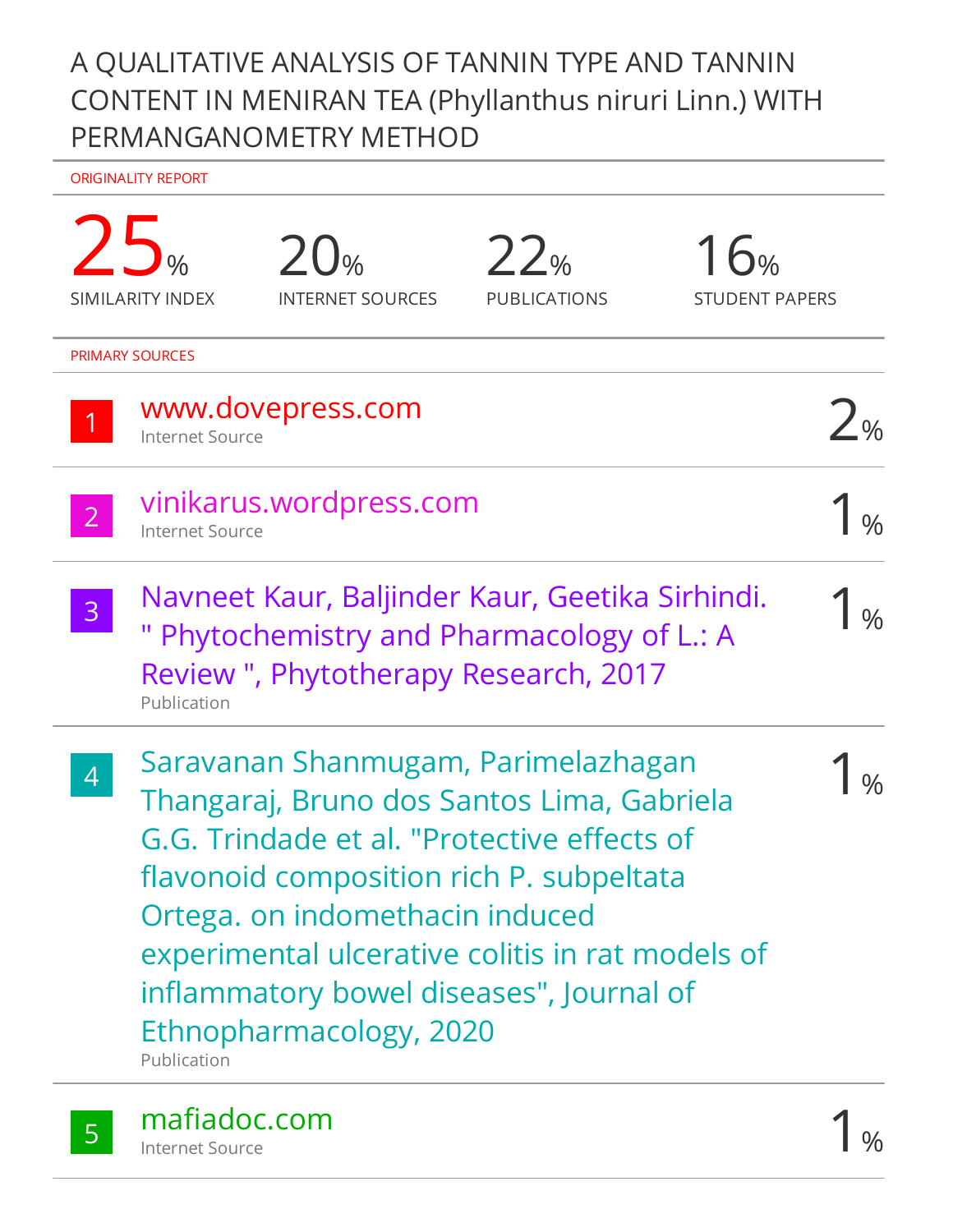| 6  | mjpms.in<br><b>Internet Source</b>                                                                                                                                                                                                                                                                                            |  |
|----|-------------------------------------------------------------------------------------------------------------------------------------------------------------------------------------------------------------------------------------------------------------------------------------------------------------------------------|--|
|    | Caroline G. Mellinger, Elaine R. Carbonero,<br>Guilhermina R. Noleto, Thales R. Cipriani et al.<br>" Chemical and Biological Properties of an<br>Arabinogalactan from ", Journal of Natural<br>Products, 2005<br>Publication                                                                                                  |  |
| 8  | R. Reza el Akbar, Rahmi Nur Shofa,<br>Muhammad Ilham Paripurna, Supratman.<br>"The Implementation of Naïve Bayes<br>Algorithm for Classifying Tweets Containing<br>Hate Speech with Political Motive", 2019<br>International Conference on Sustainable<br>Engineering and Creative Computing (ICSECC),<br>2019<br>Publication |  |
| 9  | www.eurekaselect.com<br><b>Internet Source</b>                                                                                                                                                                                                                                                                                |  |
| 10 | www.koreascience.or.kr<br><b>Internet Source</b>                                                                                                                                                                                                                                                                              |  |
|    | www.researchgate.net<br><b>Internet Source</b>                                                                                                                                                                                                                                                                                |  |
|    | hal.archives-ouvertes.fr<br><b>Internet Source</b>                                                                                                                                                                                                                                                                            |  |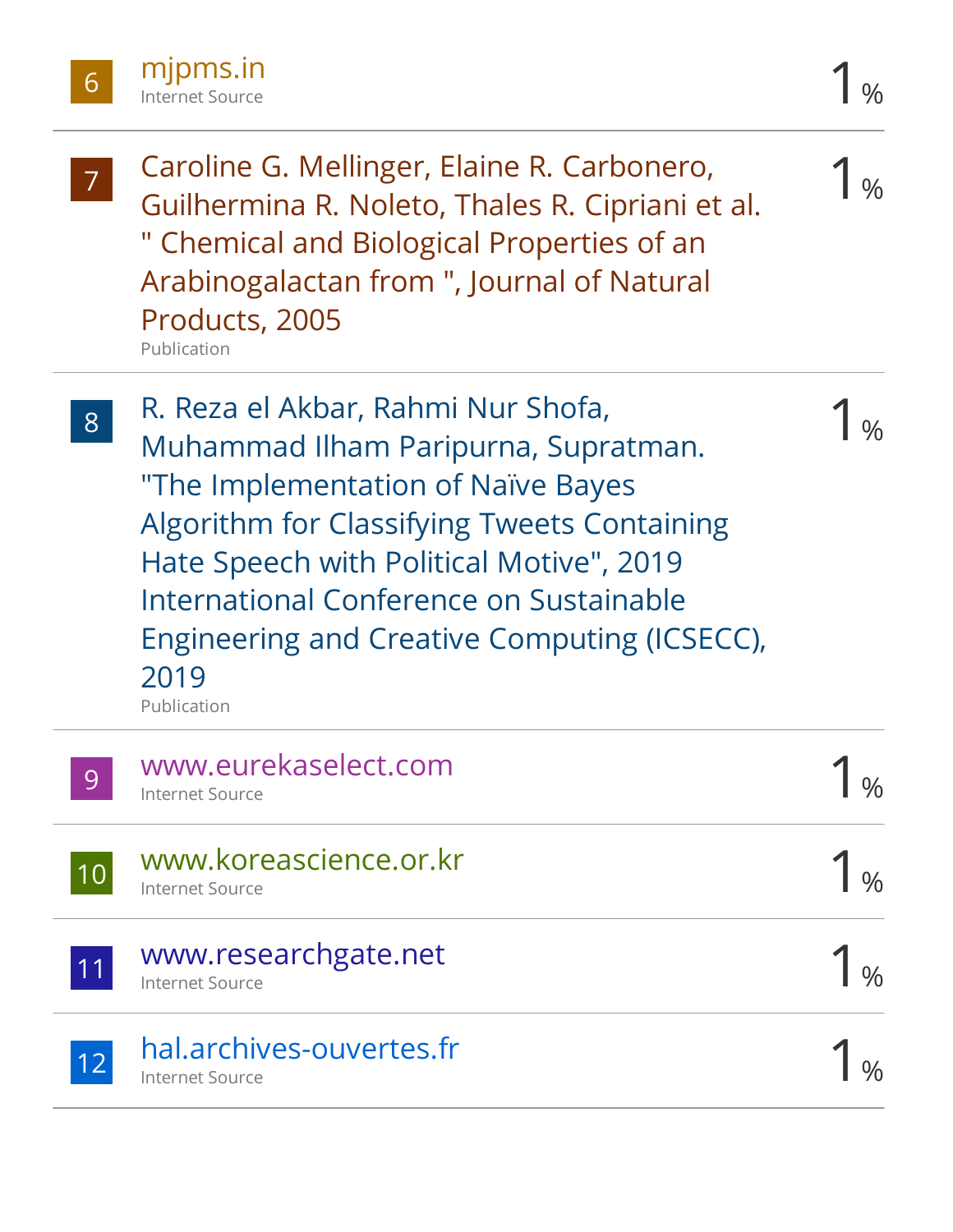| 13 | Maria Francilene Souza Silva, Fátima de<br>Cássia E. de Oliveira, Maria Claudia dos<br>Santos Luciano, Guilherme J. Zocolo et al.<br>"Biochemical and Pharmaceutic Properties of<br>Genus Phyllanthus spp.: Focus on P. amarus<br>Schum. & Thonn. and P. niruri L.", Current<br><b>Traditional Medicine, 2021</b><br>Publication |  |
|----|----------------------------------------------------------------------------------------------------------------------------------------------------------------------------------------------------------------------------------------------------------------------------------------------------------------------------------|--|
| 14 | www.sciencedirect.com<br>Internet Source                                                                                                                                                                                                                                                                                         |  |
| 15 | chsr.aua.am<br><b>Internet Source</b>                                                                                                                                                                                                                                                                                            |  |
| 16 | Submitted to School of Business and<br><b>Management ITB</b><br><b>Student Paper</b>                                                                                                                                                                                                                                             |  |
| 17 | greenlifecyprus.com<br><b>Internet Source</b>                                                                                                                                                                                                                                                                                    |  |
| 18 | utsouthwestern.influuent.utsystem.edu<br><b>Internet Source</b>                                                                                                                                                                                                                                                                  |  |
| 19 | Submitted to Study Group Australia<br><b>Student Paper</b>                                                                                                                                                                                                                                                                       |  |
| 20 | 19 january 2021 snapshot.epa.gov<br><b>Internet Source</b>                                                                                                                                                                                                                                                                       |  |
| 21 | Adejuwon Adewale Adeneye. "The leaf and<br>seed aqueous extract of Phyllanthus amarus<br>improves insulin resistance diabetes in                                                                                                                                                                                                 |  |